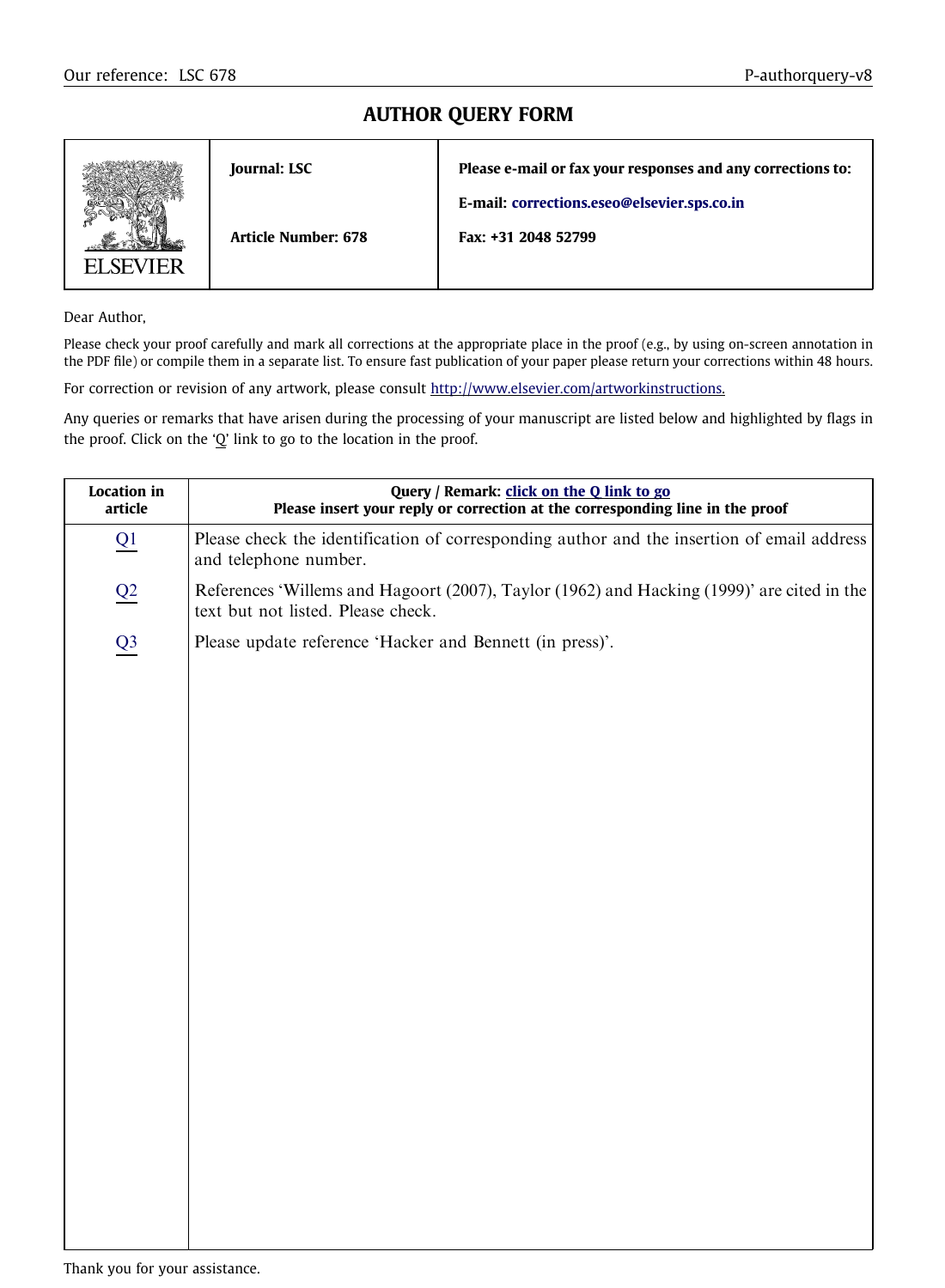[Language Sciences xxx \(2011\) xxx–xxx](http://dx.doi.org/10.1016/j.langsci.2011.02.005)

Contents lists available at [ScienceDirect](http://www.sciencedirect.com/science/journal/03880001)

<span id="page-1-0"></span>1



Language Sciences

journal homepage: [www.elsevier.com/locate/langsci](http://www.elsevier.com/locate/langsci)

### $2<sub>2</sub>$  Concepts – Not just yardsticks, but also heuristics: rebutting Hacker  $_3$  and Bennett

4 Machiel Keestra <sup>a,\*</sup>, Stephen J. Cowley <sup>b</sup>

<sup>5</sup> a Institute for Interdisciplinary Studies, University of Amsterdam, Sarphatistraat 104, 1018 GV Amsterdam, The Netherlands<br><sup>b</sup> Department of Psychology University of Hertfordshire, College Lane, Hatfield, Hertfordshire <sup>b</sup> Department of Psychology, University of Hertfordshire, College Lane, Hatfield, Hertfordshire AL10 9 AB, UK

#### article info

9 2 2 10 Article history:<br>11 Received 9 Fel 11 Received 9 February 2011<br>12 Accented 13 February 201

- 12 Accepted 13 February 2011
- 13 Available online xxxx
- 14 Keywords:<br>15 Action-Pe

7

- 15 Action–Perception interdependency<br>16 Cognitive neuroscience
- 16 Cognitive neuroscience<br>17 Concentual analysis
- 17 Conceptual analysis<br>18 Heuristic
- 18 Heuristic<br>19 Mechanis
- Mechanistic explanation
- Philosophy of science  $\frac{20}{21}$

#### **ABSTRACT**

In their response to our article [\(Keestra and Cowley, 2009\)](#page-8-0), Hacker and Bennett charge us 23 with failing to understand the project of their book Philosophical Foundations of Neurosci-<br>24 ence (PFN; [Bennett and Hacker, 2003\)](#page-8-0) and do this by discussing foundationalism, linguistic 25 conservatism and the passivity of perception. In this rebuttal we explore disagreements 26 that explain the alleged errors. First, we reiterate our substantial disagreement with 27 Bennett and Hacker (B&H) regarding their assumption that, even regarding much debated 28 concepts like 'consciousness', we can assume conceptual consensus within a community of 29 competent speakers. Instead, we emphasize variability and divergence between individu- 30 als and groups in such contexts. Second, we plead for modesty in conceptual analysis, 31 including the use of conceptual ambiguities as heuristics for the investigation of explana- 32 tory mechanisms. Third, we elucidate our proposal by discussing the interdependence of 33 perception and action, which in some cases appear to be problematic for PFN. Fourth, 34 we discuss why our view of conceptual innovation is different from B&H's, as we plead 35 for linking explanatory ingredients with conceptual analysis. We end by repeating our 36 particular agreement with their mereological principle, even though we present different 37 reasons: psychological concepts should not be applied to mere components or operations 38 of explanatory mechanisms, for which another vocabulary should be developed. 39 © 2011 Published by Elsevier Ltd. 40

41

#### 42

[Q1](#page-0-0)

#### 43 1. Introduction

 In linking neuroscience with conceptual analysis, our article 'Foundationalism and neuroscience' [\(Keestra and Cowley,](#page-8-0) [2009\)](#page-8-0) examined what empirical findings about the brain mean for psychological concepts and vice versa. Writing for linguists and others interested in cognitive neuroscience, we stressed that the systems which underlie perception, language and action feature complex interdependencies. In examining conceptual implications, we contrasted our view with that of [Bennett and Hacker's \(2003\)](#page-8-0) Philosophical Foundations of Neuroscience (PFN). Specifically, we denied that neuroscience is to be measured by the yardstick originating in analytical philosophy's attempt to deliver the ''[c]onceptual truths [that] delin- eate the logical space within which facts are located'' [\(Bennett and Hacker, 2007, p. 129](#page-8-0)). Such a view overlooks the point that, since conceptual analysis is often incapable of completely disambiguating or clarifying the relevant concepts, scientists

⇑ Corresponding author. Tel.:+31 20 5255507. E-mail address: [m.keestra@uva.nl](mailto:m.keestra@uva.nl) (M. Keestra).

0388-0001/\$ - see front matter © 2011 Published by Elsevier Ltd. doi:[10.1016/j.langsci.2011.02.005](http://dx.doi.org/10.1016/j.langsci.2011.02.005)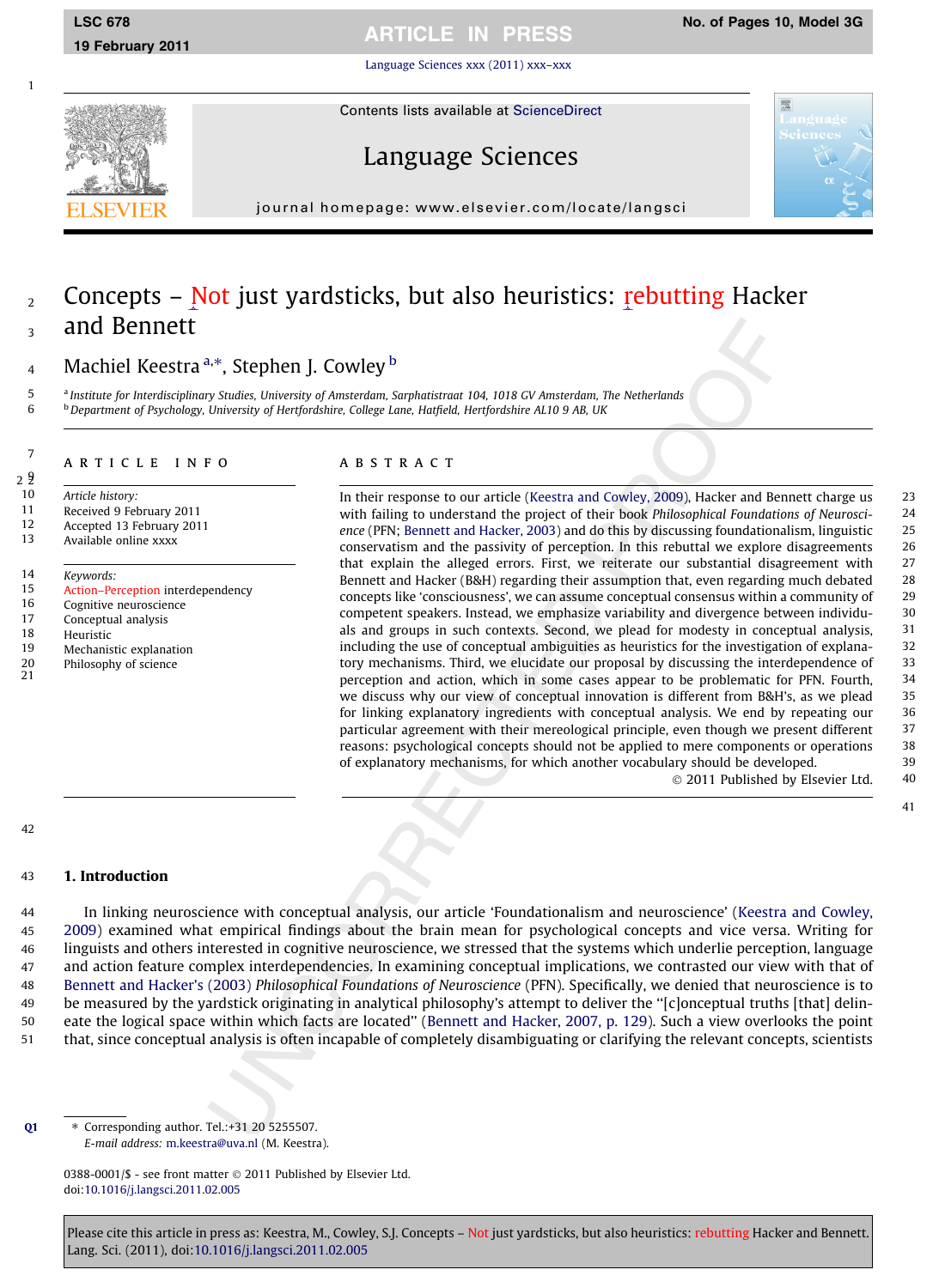M. Keestra, S.J. Cowley / Language Sciences xxx (2011) xxx–xxx

 and lay-persons alike are bound to draw on explanatory criteria. Accordingly, we find fault with PFN and object that B&H 53 remain largely silent about methods and findings that, in our view, challenge their position.<sup>1</sup> In replying to our arguments, Hacker and Bennett (this volume) suggest that we failed to understand what they had written.

 We regard this colourful rhetoric as showing substantial differences. The most important may be that while B&H take for granted that we converge on knowing how to use the words for psychological concepts, we doubt that, to the extent to which this exists, it always depends on rule-governed use. We are sceptical that the meanings of concepts ''are given by what are accepted as correct explanations of meaning by the community of speakers'' [\(Bennett and Hacker, 2003,](#page-8-0) p. 382) that is to say ''competent speakers, using words correctly'' ([Bennett and Hacker, 2003,](#page-8-0) p. 400, italics added). In our view, where psycholog- ical concepts follow such usage, they are less likely to follow strict logical limits than to feature the variability and ambiguity 61 of prototypes.<sup>2</sup> In contrast, in their reply to our paper ([Hacker and Bennett](#page-8-0) ( $\text{H&B}$ ), 2011) liken the definition of psychological concepts to using a nominal definition of vixen as a female fox. In a psychological example, H&B invoke ''the word 'conscious' 63 and its cognates" ([Hacker and Bennett,](#page-8-0) in press). Rejecting our scepticism, they take issue with our claim that they posit this 64 view. Rather, they say that "We took it for granted that we all know how to use the word 'conscious; and its cognates  $-$  for that is all that is necessary for the clarification of the concept of consciousness''. Given their faith that this is known to competent speakers, they fail to understand either our scepticism or our challenge. Since we do not think that conceptual analysis alone can provide foundations for neuroscience, we contrast this with our 'coherentist' view. Accordingly, we stress the value of con- ceptual analysis in making informative use of empirical work. Defending this in relation to examples, we turned to the cases of 'blind-sight' and 'distraction-from-pain' used in PFN. In developing our argument, we return to these cases below. In our view, the fact that we can discuss such concepts supports neuroscientist Changeux and hermeneutic philosopher Ricoeur's view that semantic tolerance can supplement semantic critique [\(Changeux and Ricoeur, 2000](#page-8-0)). Conversely, we deem B&H's method of lim- ited value for empirical investigation because it is rule-bound. We are unimpressed by a work that, in a colourful expression, 73 amounts to constraining "draughts players by pointing out that there is no checkmate in draughts" [\(Hacker and Bennett,](#page-8-0) in [press](#page-8-0)) for, in our view, the analogy does not apply to neuroscience.

 There are big contrasts between neuroscience, neuroscientific writings and games like draughts. In investigating how people draw on brains, neuroscience is developing both methods and also new applications of established concepts. In spite 77 of PFN's limited attention to certain findings and methods, our examples of concepts such as blind-sight and perception show that they are already used flexibly within and between individuals and populations. Conceptual analysis can not only cri- tique explanatory work but also buttress and refine findings. Using mechanistic explanations (as discussed below), we trace conceptual divergences to variability of psychological functions that are constituted as they draw on overlapping and inter- fering neural networks. In so doing, we reiterate out agreement with B&H's view of mereological reasoning, i.e. with their critique of describing parts of a system (or brain) as carrying out the functions of a whole person. In giving reasons for this, however, we argue that concepts can also serve as heuristics.

### 1.1. Yardsticks and heuristics: an overview

 Seen as yardsticks, concepts serve in taking the measure of various claims. On our coherentist view, this is entirely com-86 patible with also using them as heuristics that serve to refine thinking. Especially in cognitive neuroscience, both psycholog-87 ical functions and their concepts display historical and cultural variability [\(Henrich et al., 2010; Lloyd, 2007\)](#page-8-0).<sup>3</sup> Before pursuing this argument, we respond to key points in H&B's critique. First, we return to Aristotle's work on foundational concepts to suggest that neuroscience is the kind of field that can alter conceptual resources. Progress can arise from, not dismissing, but considering the conceptual entanglements and anomalies that are symptomatic of variability and divergences in psychological concepts. Far from being entirely reliant on nominal definitions, these must be seen as having some continuity with their explanatory counterparts.

 Having reiterated contrasts between our view of concepts and that proposed in PFN, we turn to the interdependency of 94 action and perception. Beginning with H&B's response to our reflections on their view of perception, we stress that interde- pendency affects the explanatory definitions of both everyday life and science. Applying this approach to PFN's discussion of blind-sight, we compare such phenomena with ordinary cases. This reopens our charge that, given B&H's view of semantic 97 innovation, PFN exemplifies conceptual conservatism. In this context, we extend our view of innovation by showing how

 We noted that PFN leaves aside discussion of methods such as neuroimaging and lesion studies and remarked that, for B&H, ''alongside logical analysis, these are 'minor issues' [\(Keestra and Cowley, 2009, p. 535\)](#page-8-0). Having objected to what they term our sneer-quotes, they pose a rhetorical question (cited in 2.0 below) to imply that such topics have little to do with investigations of psychological concepts used by cognitive neuroscientists. Challenging this view, we argue that neuroscientific results can help to disambiguate conceptual unclarities.

 Research shows that neither human nor animal category learning can be explained exclusively by rule formation. Humans and animals learn categories by using rules and by forming prototypes ([Ashby and Ell, 2001\)](#page-8-0). Obviously, categories or concepts based upon a prototype allow for more flexibility in acquisition and use than do those that are dependent upon a particular rule.

<sup>&</sup>lt;sup>3</sup> Research challenges the presence of conceptual consensus or consensus about behavioural criteria in the application of psychological concepts. This holds, naturally enough, for transcultural differences in not only psychological and psychiatric concepts but also their behavioural expression ([Chaturvedi and Bhugra,](#page-8-0) [2007\)](#page-8-0). Recent debate emphasizes intercultural variability in describing the processes and functions that link perception, motivation and cognition to behavior ([Arnett, 2008; Henrich, et al., 2010\)](#page-8-0). It would be equally mistaken to conclude that, within a group, there is prevailing consensus. We therefore seek coherence between sources of insights in order to limit the impact of its absence.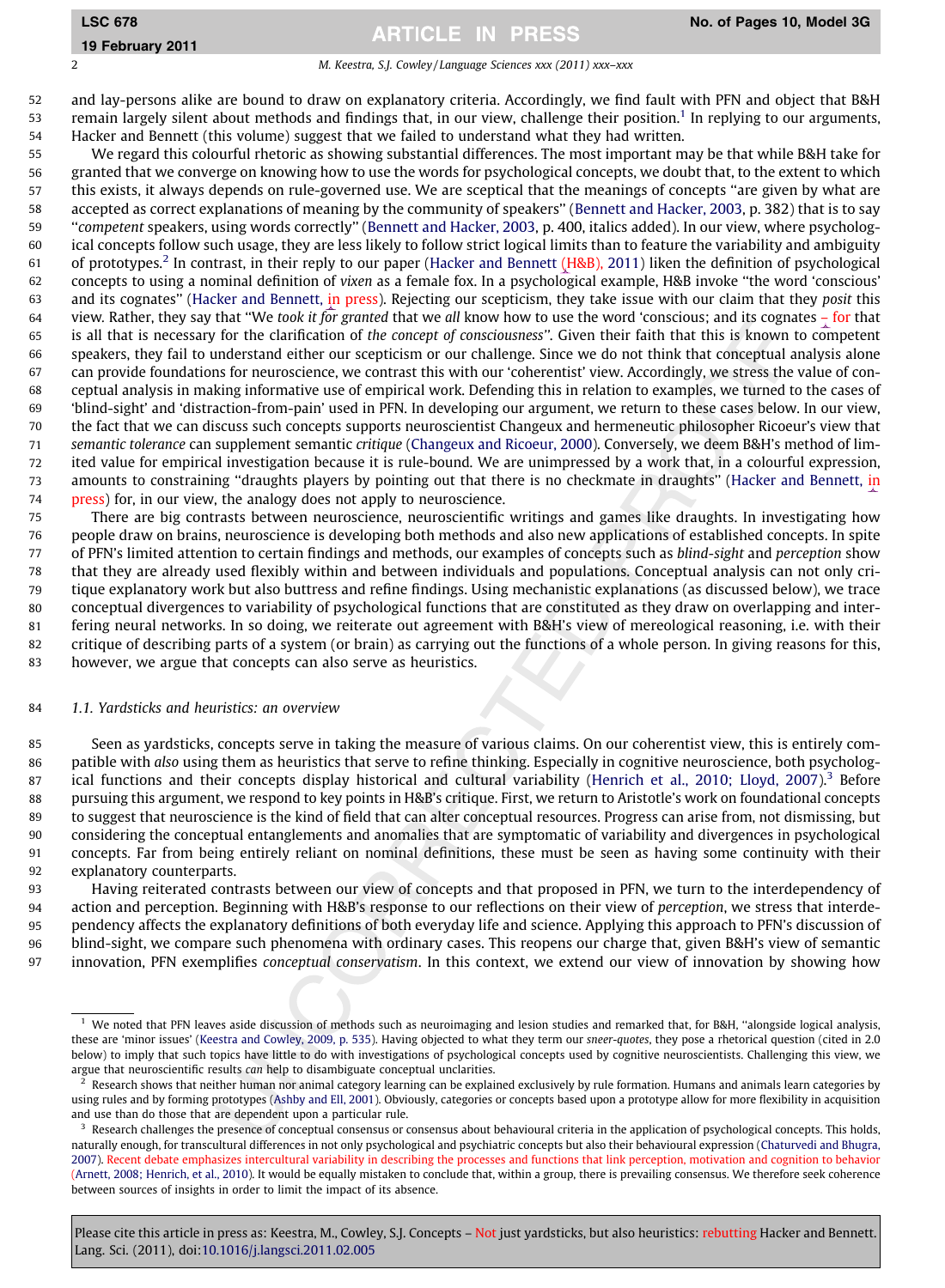M. Keestra, S.J. Cowley / Language Sciences xxx (2011) xxx–xxx 3

 conceptual anomalies can be used to overcome worries about what Kuhn called the 'incommensurability' of scientific traditions. Thus, while endorsing the value of conceptual critique, we claim that much can be learned by using conceptual ambiguities as heuristics.

 Finally, we pinpoint where our view coincides with PFN's. We appreciate B&H's discussion of the persistent mereological fallacy in neuroscience and concur that it is an error to ascribe psychological functions to, not a person, but a brain or its parts. Rather than dismiss this as nonsense, we also consider why, at least sometimes, the error arises. We use this to build 104 a case for a mechanistic model of explanation that deals with complexity without positing that psychological predicates iden- tify the function of individual components or operations within a mechanism that, as a whole, produces a psychological phe- nomenon. From this perspective too, we stress, just as do B&H, that neuroscience has much to gain from a vocabulary that 107 does not invoke the psychological domain when scientists refer, not to persons, but to brains or neurons.<sup>4</sup>

#### 2. Modesty in clarifying conceptual networks

 In spite of H&B's complaints, we fully appreciate that in Philosophical Foundations of Neuroscience they ''delineated the conceptual network formed by families of psychological concepts'' [\(Bennett and Hacker, 2007, p. 128\)](#page-8-0). The problem, we think, is what they fail to observe. Though we understand their goal, we claim that, in cognitive neuroscience, clear and com- prehensive distinctions between sense and nonsense cannot rely solely on analysis of the ''conceptual foundations of cogni- tive neuroscience – foundations constituted by the structural relationships among the psychological concepts involved in investigations into the neural underpinnings of human cognitive, affective, and volitional capacities'' [\(Bennett and Hacker,](#page-8-0) [2003,](#page-8-0) p. 1, italics in original). Whereas the authors compare their project with the role of mathematics for natural science, we contrast analysis of psychological concepts with making use of mathematical logic. Neuroscience cannot be measured by a yardstick based on analytical philosophy's ''description of our conceptual scheme'' [\(Bennett and Hacker, 2003,](#page-8-0) p. 439, italics in original). Of course, PFN goes beyond conceptual analysis: B&H acknowledge that part of the meaning of psychological concepts draws on other components. In their terms: ''[t]he criterial grounds for ascribing psychological predicates to an-120 other person are *conceptually* connected with the psychological attribute in question. They are partly constitutive of the meaning of the predicate'' [\(Bennett and Hacker, 2003,](#page-8-0) p. 83). While this captures behavioural criteria, we are sceptical, first, that psychological predicates (involving, say, conscious and cognate forms), as used in any community, feature enough con- sensus to yield the comprehensive and strict delineations of a ''logical space within which facts are located'' ([Bennett and](#page-8-0) [Hacker, 2007, p. 129](#page-8-0)).<sup>5</sup> Second, we are equally doubtful that the relevant behavioural criteria can be characterised without var- iability and divergence. We therefore challenge a method that assumes just such an agreement and, for this reason, overlooks subtleties of usage, how neuroscience can prompt conceptual change, and evidence that this is beginning to occur.

 We emphasize that there can be no separation of pure conceptual analysis from proposed explanatory accounts. Our al- leged failure to understand PFN arises because we view the analytical method as insufficient for removing conceptual con- fusion. Indeed, given its evidential basis, there is always a risk of lumping separate phenomena together or, indeed, imposing distinctions on phenomena with an underlying unity. Though we endorse the importance of conceptual analysis, we do not see this as establishing foundations that, in themselves, serve to evaluate empirical work. In terms of our previous paper, we regret that ''B&H overlook the Aristotelian view that a field may be unready or unsuited to systematization based on talk about human faculties'' ([Keestra and Cowley, 2009, p. 533](#page-8-0)). On this view, variability is allowed and no taken for granted con- sensus grounds conceptual analysis. At least in part, it is an empirical matter when and how we are to use analysis of psy-135 chological concepts.<sup>6</sup> This is not to deny that the study of the brain may benefit from aiming at the development of comprehensive, consistent and, above all, coherent conceptual networks. However, the definition and classification of newly discovered and complex phenomena may develop gradually. There are, moreover, reasons for which biological and cognitive domains resist conceptual disentanglement. In contrast with, say, chemistry, biological and behavioural classifications reveal divergence and lack of unity ([Dupré, 2001](#page-8-0)). Their very multi-causality requires systematization based on a variety of criteria or distinctions. Indeed, appeal to natural kind concepts can lead to ill-founded assumptions about a domain's contents, its defin- ability and the uniqueness of its corresponding definitions ([Hacking, 1991](#page-8-0)). By extension, it would be ill-advised to expect con- sensus on defining features of psychological concepts. Far from invalidating conceptual analysis, this means that the results can be used both critically and with heuristic value. Reliance on conceptual analysis goes astray only if its outcomes are treated as yardsticks that define any deviance as nonsensical. Indeed, where dispute arises, neuroscientists can often gain from empirical work that sets out to scrutinise both anomalous and normal cases.

 Recognition of biological complexity underpins our challenge to the view that, in PFN's sense, neuroscience has 147 conceptual foundations. In spite of intimations to the contrary [\(Hacker and Bennett,](#page-8-0) in press) we neither think nor say that

 A different case of mereological reasoning emerges when psychological predicates are applied, not to parts of a person, but to a group of persons (as in collective action or collective memory). If, as we think, such descriptions are valuable, this confirms both the worth of mereological reasoning and the need for semantic tolerance.

 Debates on matters such as euthanasia, abortion and animal rights testify to not just ethical differences, but also disagreements about concepts like consciousness. Though some forms of non-sense can be avoided, we deny that definitions of being conscious and its cognates permit mathematical-like precision.

 The absence of empirical support for their strict delineations of the meaning of concepts leads Sytsma to call the method of PFN 'anti-empirical conceptual analysis'. He shows that the authors overestimate the representativeness of their intuitions in that, for example, many respondents do apply 'calculate' to computers – though B&H reject this as nonsensical ([Sytsma, 2010](#page-9-0)).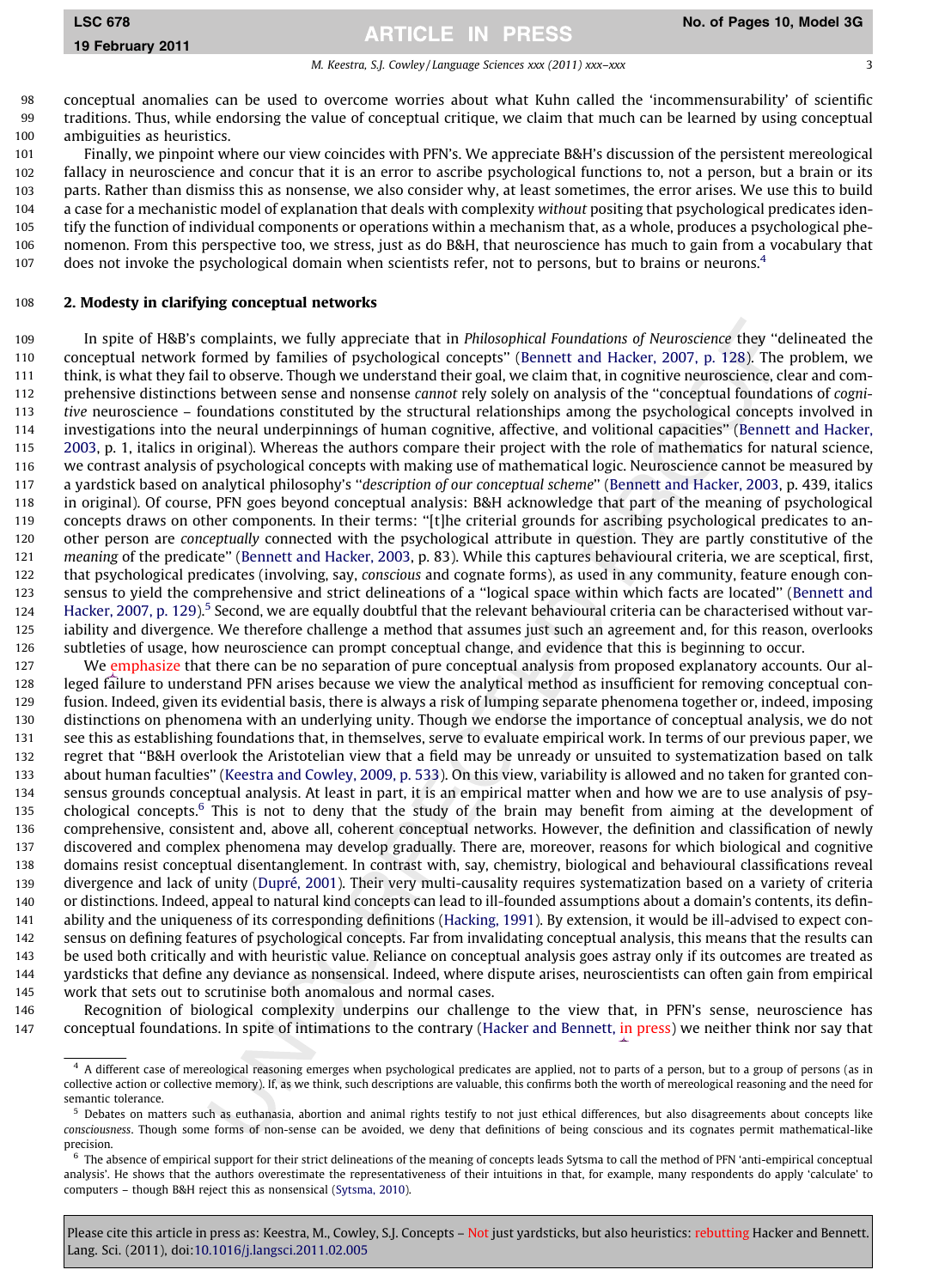19 February 2011

### <span id="page-4-0"></span>LSC 678 No. of Pages 10, Model 3G

M. Keestra, S.J. Cowley / Language Sciences xxx (2011) xxx–xxx

148 the writers of PFN aim to deduce hypotheses or theories from conceptual foundations.<sup>7</sup> Rather, we remind the authors that Aristotle neither used foundations deductively nor in performing investigations. His foundationalist method probably served only didactically or for the systematic presentation of already gathered results [\(Barnes, 1969\)](#page-8-0). Echoing this, we say: ''Neurosci- ence may be too young to draw on 'already existing knowledge'. First, we still lack clear and complete accounts of relevant empirical findings. Second, we do not find it obvious which foundational concepts or definitions (if any) would shape such work'' [\(Keestra and Cowley, 2009, p. 534](#page-8-0)). Our remarks stress that psychological phenomena and concepts show variability which will undermine appeal to conceptual foundations that are said to build on the consensus of an (unspecified) community.

 We therefore argue that, at times, explanatory features are to be included in the work of determining concepts. Logically, therefore, conceptual analysis will gradually have to be integrated with how we understand its neural underpinnings. Par- allels between analysis of psychological concepts and definitions such as: ''an animal can be said to be a vixen if and only if it is a female fox'' [\(Bennett and Hacker, 2007, p. 147; Hacker and Bennett,](#page-8-0) in press, p. 461) are likely to be limited. Given var- iability and lack of consensus, nominal definitions throw little light on how human beings refer to psychological phenomena. We are confident that Aristotle would agree with us because his psychological definitions link bodily and behavioural fac- tors. Anger, for example, is defined both as ''a craving for retaliation and ''a surging of the blood and heat round the heart'' (De Anima, 403 a31–b1). To the extent that a definition can disambiguate, the example speaks for careful inclusion of com-163 ponents which  $\overline{d}$ raw on functional and causal explanation.<sup>8</sup>

 Since we find continuity between nominal and explanatory definitions, we advocate linking conceptual analysis with explanatory models and investigative methods such as neuroimaging and use of animal models. Thus, we regret that PFN overlooks such issues. In response, H&B wonder what ''these topics have to do with our investigations into the salient psy-167 chological concepts" [\(Hacker and Bennett,](#page-8-0) in press, p. 460). In so doing, they manifestly fail to answer to our proposal to use mechanistic explanation [\(Bechtel, 2008](#page-8-0)), as is common practice in the life and cognitive sciences. Further, as shown below, many of PFN's challenges to neuroscientific writings are entirely consistent with a mechanistic approach. Advantages accrue, we claim, from linking explanatory components to analysis of psychological concepts. First, every community of speakers will feature both dissension and divergences. Second, instead of denying conceptual variability, this can drive investigation of complexity. Third, inclusion of explanatory components in definitions allows conceptual divergence to be used in positing 173 mechanisms<sup>9</sup> that shape the variable phenomena identified by a concept. This use of conceptual divergence is thus reason to contrast the semantic conservatism of PFN with the semantic tolerance and criticism defended by Ricoeur and Changeux [\(Changeux and Ricoeur, 2000\)](#page-8-0). Given that H&B pay no heed to our view, we return to the example of *perception* to take the argu-ment further.

#### 177 2.1. Action–perception interaction and conceptual anomaly

 It is central to our project that ''perception and action are behaviourally, structurally and neurally interdependent'' ([Kees-](#page-8-0) [tra and Cowley, 2009, p. 544](#page-8-0)). This, we argue, has important consequences for psychological concepts. The empirical work with which we illustrate this finding about neural systems applies, among other things, to language (Willems and Hagoort, 181 2007), to neural coding of action and perception (Hommel et al., [2001; Prinz, 1997](#page-8-0)), to representations of action ([Jeannerod,](#page-8-0) [2003](#page-8-0)), and to enactive views of perception ([Noë, 2004\)](#page-8-0). There is more than ample neural evidence that perception is partly determined by the specific action in which we are engaged and, conversely, that the action is guided by ongoing perception. It is this interdependence that grounds the conceptual inconsistency and anomalies about which, where PFN is not silent, 185 B&H invoke what we regard as a quite unsatisfactory view of perception.<sup>10</sup> 180 02

 In their response, H&B offer quotes showing that they do account for ''the relation of perception to activity and passivity'' [\(Hacker and Bennett,](#page-8-0) in press, p. 462). Illustrating this, they refer to subjects who "try to perceive and attempt to discern better'' (ibid.), to the fact that ''one can be more or less skilled at perceiving'' and they contrast this with a situation where ''[o]ne cannot choose to hear a loud noise in one's vicinity'' which refers to the non-voluntarily and passive character of perception (ibid.). Further, they quote their observation that ''[p]ossession of a sense-faculty is manifest in behaviour'' and conclude that our criticisms are ''egregious'' and that ''K&C could not understand what they read'' [\(Hacker and Bennett,](#page-8-0) [in press,](#page-8-0) p. 463). Then, as now, we are dissatisfied because, from our perspective, H&B's observations are largely beside the 193 point. Their unsurprising observations overlook the *interdependency* of action and perception. This, we argue, contributes to

 Our use of the adjective 'strict' in connection with foundationalism caused confusion. In line with our arguments for linking conceptual analysis with explanatory models, we advocated, ''abandoning strict foundationalism in order to make space for work that depends on semantic tolerance'' [\(Keestra and](#page-8-0) [Cowley, 2009, p. 543\)](#page-8-0). Further, in discussing the concept of foundationalism, we failed to say that the foundations invoked in PFN are not associated with the deductive use of conceptual foundations. Had we done so, there would have been less chance that readers would have applied our didactic exposition to PFN.

 Aristotle's Posterior Analytics marks a transition from nominal to explanatory or causal definitions even if, in nature, these are inseparable [\(Charles, 2000;](#page-8-0) [Demoss and Devereux, 1988\)](#page-8-0). For Aristotle, explanatory pluralism renders definition of biological functions and properties quite unlike defining mathematical objects ([Gotthelf, 1997](#page-8-0)). Like Aristotle, we think that this also holds for psychological functions which vary both in different kinds and within an individual. Thus bodily aspects are needed in analysis, description and explanation of psychological functions ([van der Eijk, 1997\)](#page-9-0).

We follow [Bechtel \(2008\)](#page-8-0) in seeking out – not primarily explanatory laws – but biological structures that perform functions in virtue of the operation of component parts, component operations, and their organization. Taken together, these are responsible for one or more phenomena.

<sup>&</sup>lt;sup>10</sup> We quoted the observation that for such reasons, "the traditional divisions among perception, cognition, and action look increasingly unhelpful" ([Clark,](#page-8-0) [1997, p. 221](#page-8-0)).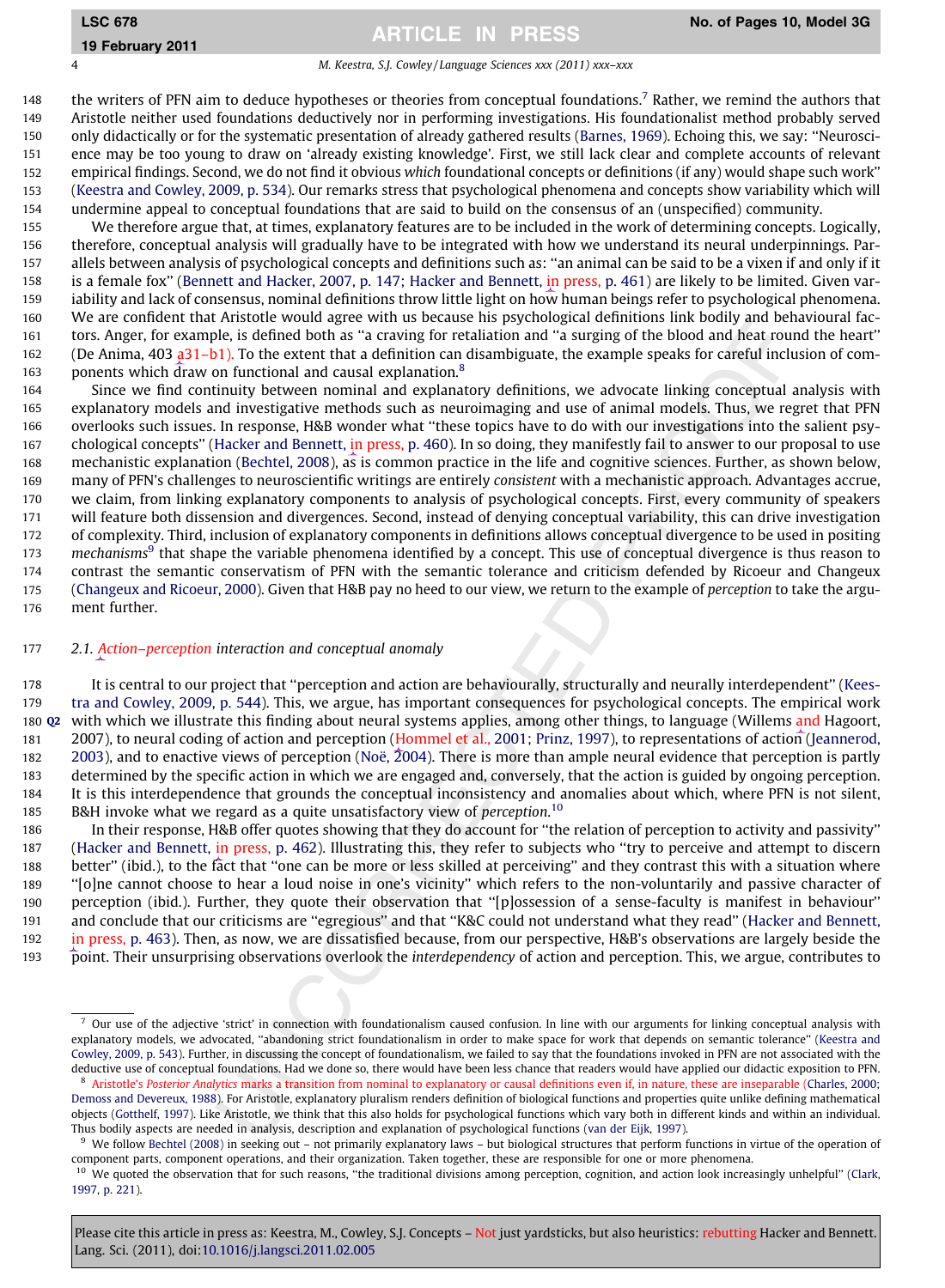M. Keestra, S.J. Cowley / Language Sciences xxx (2011) xxx–xxx 5

194 the observable variability by showing that, at times, explanatory components are needed in defining functions.<sup>11</sup> For exam- ple, consider wearing inverting goggles. As is well known, with practice, one can cycle wearing such instruments and, later, re- adapt to goggle-free life. Importantly, re-adaptation is achieved, ''only by individuals who actively interact with their environ- ments'' ([Noë, 2004, p. 92,](#page-8-0) italics in original). Citing Taylor (1962), Noë points out that having regained the ability to cycle nor- mally, for example, subjects may continue to see the writing on shop windows as inverted. Normal vision can be restored by active cycling that fails to bring back normal reading. Given the specifics of the example, with Noë, we regard this action–per-200 ception interdependence as crucial to understanding the concepts of both *perception* and *action*. Similar claims can be made in relation to, for example, subjects' cultural differences in perceptual discrimination that is tacitly manifest in behavioural re- sponses ([Nisbett and Miyamoto, 2005\)](#page-8-0). Given a wide range of examples, we argue for a conceptual framework that presupposes neither consensus, a hypothetical community, nor uniform behavioural criteria. Such an approach offers much to neuroscience precisely because it tolerates (and highlights) inconsistencies and incoherencies.

- We discussed another case of action-perception interdependence which, in our view, has conceptual consequences. In this, a patient with a damaged V1 area is said to show 'blind-sight' when behaviourally demonstrating 'good visual discrim- ination capacity in the absence of acknowledged experience' ([Weiskrantz, 1997, p. 19\)](#page-9-0). We claim that this shows how, at least in part, mechanisms that contribute to the functions overlap or interfere in ways that disturb a common view of per- ception (by giving surprising results). Thus, judged by the evidential criteria normally used in discussion of sight, the pa- tient's behaviour is anomalous. In PFN, it is suggested that this disallows the concept – 'blind-sight' – from capturing 211 what is observed. It is said that, in this patient "the normal convergence of indices of sight  $-$  namely, appropriate affective response, behavioural reaction, reoriented movement, verbal description, answers to appropriate questions, etc. – is subtly disrupted.'' While we agree with this, we pause when the authors continue, ''[b]ut such convergences constitute the frame-214 work within which verbs of vision are taught and used.  $(\ldots)$  The consequence of a conflict of criteria is that one can neither say that the patient sees objects within the scotoma nor say that he does not.'' We cannot agree when they conclude that this ''indicates the inapplicability of a concept under special circumstance'' [\(Bennett and Hacker, 2003](#page-8-0), p. 396, italics not in ori- ginal). Our view is more nuanced: we endorse the ambiguity because, by maintaining the concept of 'sight' (and its normal indices), we pick out the exceptional nature of blind-sight. On our view, much is gained in applying 'sight', not as a yardstick, but as a heuristic. Whereas rejection of the term would slow the prospects for a neuroscience of vision, its use raises ques-tions about what can be learned from such an exceptional yet striking form of action–perception interdependence.
- Regarding normal and non-pathological cases we agree with Noë, that the ''ability to perceive not only depends on, but is constituted by, ... sensorimotor knowledge'' ([Noë, 2004, p. 2](#page-8-0)). As a consequence, competent language users form a concept of sight that is not fully bounded. As is well known, in reflecting on 'game', Wittgenstein can be read to propose a related 224 view: "We do not know the boundaries because none have been drawn. To repeat, we can draw a boundary—for a special purpose. Does it take that to make the concept usable? Not at all. (Except for that special purpose.)'' [\(Wittgenstein, 1974](#page-9-0), 226 p. 69).<sup>12</sup> Neuroscientists can therefore pursue their purposes by noting loosely bounded concepts and, of course, testing cases with blurred boundaries. Their research can illuminate pathological cases and, at times, challenge established views: used heuristically, variability and dissension can drive investigation.

 In our article we note that, when surprising phenomena defy a conceptual framework, B&H often treat these anomalies as singularities or as exemplifying a limiting case. For example, competent language users often discuss finding attention dis- tracted from pain. We used this thought-provoking, yet non-pathological phenomenon (mentioned in a footnote of PFN) to which, regretfully, H&B do not respond. Thus, we reiterate that the case defies their assertion that ''there is no difference 233 between having a sensation and feeling a sensation." We deem it unsatisfactory to dub this a "curious anomaly" which ''can be viewed as a singularity (in the mathematical sense) in the grammar of sensation'' ([Bennett and Hacker, 2003](#page-8-0), p. 121, footnote 2). In this context, we contrast mathematics with B&H's mode of conceptual analysis. A singularity will arise, 236 for example, if a mathematical function touches  $(0, 0)$  in a Cartesian co-ordinate system. First, this raises the question of whether the authors truly believe that for competent language users 'distraction from pain' resembles such a singularity. 238 Second, we wonder if anything in psychology could be analogous to touching  $(0, 0)$  in Cartesian co-ordinates.<sup>13</sup> It is our view 239 that, while mathematical foundations can be used in a consistent and comprehensive way to reconstruct or generate a strictly defined logical space of mathematical objects, there is no parallel space for psychological phenomena. Analysis of psychological concepts can only facilitate systematic reconstruction that limits, but does not eliminate, the incompleteness, inconsistency and vagueness of natural languages. Since we reject the analogy with mathematics, we argue that psychological anomalies can be pursued in ways that lead to innovation in the conceptual network. Indeed, the mismatch between having and feeling a sensation exemplifies the blurred conceptual borders, hiatuses, and overlaps that characterize the incomprehensive classifica- tory systems of natural languages. As argued below, the phenomenon and its description become heuristics in studying neural 246 mechanisms that are recruited for pain and for attention – which can indeed be shown to interact (Valet [et al., 2004\)](#page-9-0). One

<sup>&</sup>lt;sup>11</sup> In our paper, we show that the neural underpinnings of language overlap with those of action and perception. H&B, by contrast, treat language as mapping onto public verbal patterns and overlook such issues (they do, however, deny that they have a 'theory of language'). Building on the claim that there are no a priori linguistic units (e.g. [Harris, 1998\)](#page-8-0), a growing community trace language to how we co-ordinate action and perception (see, [Cowley, 2007, 2009](#page-8-0)) and thus regard it as irreducible to its verbal aspect. In this context, we leave such issues aside.<br><sup>12</sup> Stokhof diagnoses in regard Minimum is the context, we leave such issues aside.

 Stokhof diagnoses in recent Wittgenstein interpretations a 'quest for purity', where Wittgensteinian philosophers seek strict autonomy against science and argues that Wittgenstein himself had a more nuanced position ([Stokhof, 2010](#page-9-0)). We thank Martin Stokhof for discussing this issue with one of us.

<sup>&</sup>lt;sup>13</sup> Of course the authors may have some other mathematical singularity in mind. If this is the case, it would be interesting to know what this was.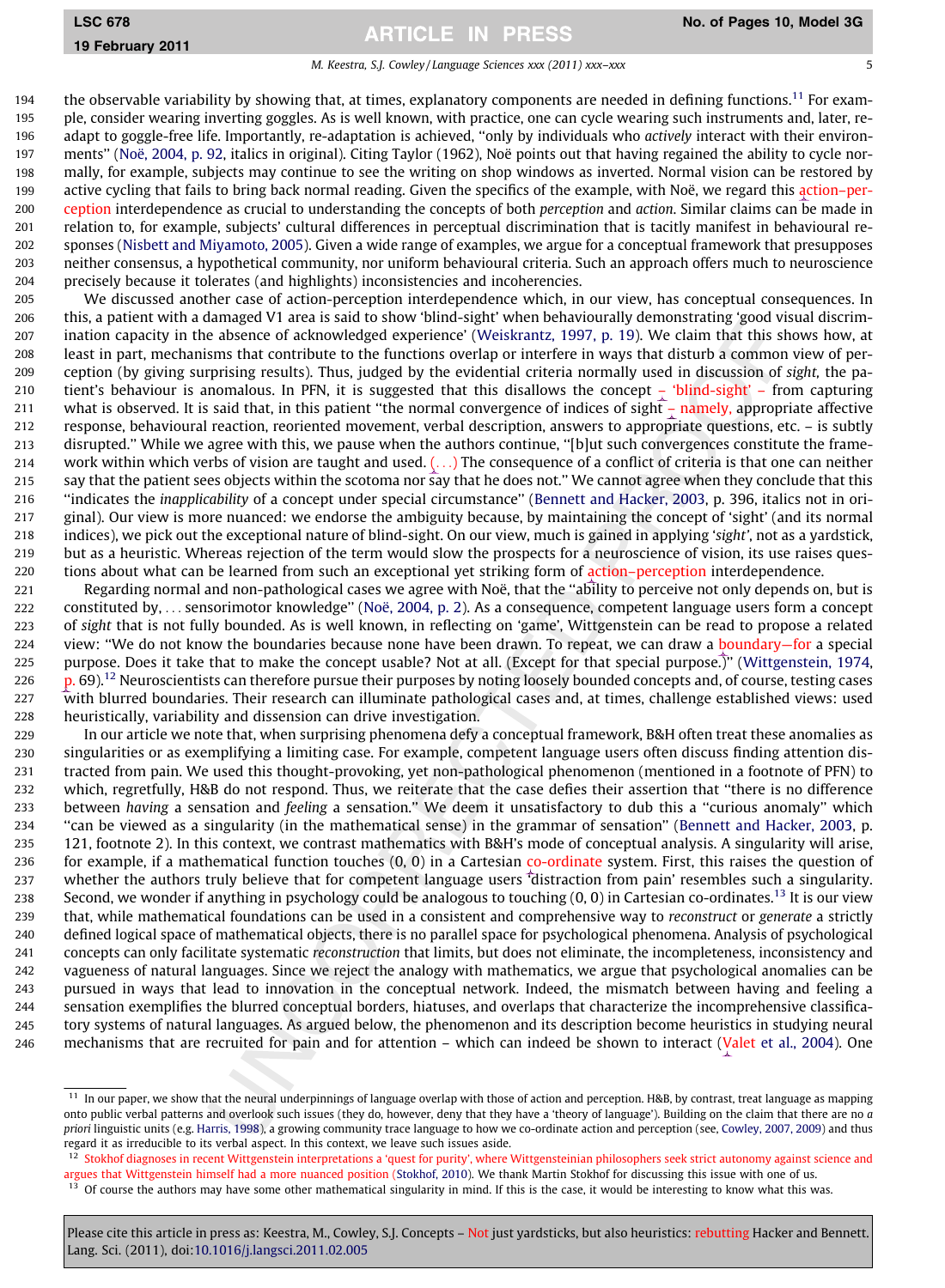M. Keestra, S.J. Cowley / Language Sciences xxx (2011) xxx–xxx

 advantage of conceptual analysis is precisely that it can reveal atypical cases which, linked to empirical work, bring important issues to the fore.

249 For PFN, anomalies reveal nonsense because they violate consensual standards of concept use. Taking the consistent and coherent standards for granted, they suggest that ''meanings of words are determined by their rule-governed use, and they are given by what are accepted as correct explanations of meaning by the community of speakers'' ([Bennett and Hacker,](#page-8-0) [2003](#page-8-0), p. 382). This echoes Kuhn's view of normal science as performed by a community of scientists who share a paradigm concerning the problems, rules, and methods of that science. Its relevance lies in that Kuhn, too, focused on innovation while diagnosing conservatism. He stressed scientists' difficulties with unexpected novelty or anomalies – often of a dual, factual and theoretical nature – that challenged an accepted but constraining paradigm [\(Kuhn, 1970](#page-8-0)). Indeed, this parallel raises the 256 troublesome thesis of the *incommensurability* of scientific traditions. This bears on H&B's Section 2, their methodology, and our charge of conceptual conservatism.

#### 2.2. Innovation and pluralism in cognitive neuroscience

259 Action–perception interdependence brings home differences between nominal definitions of terms like vixen with how conceptual ambiguities or unclarities relate to phenomena like blind-sight. Further, given our scepticism about semantic consensus, we stress that conceptual networks vary and diverge both over time, between cultures and both across and with- in individuals. It is because B&H take for granted a consensus of people deemed 'competent' in recognizing the delineations of logical space that we diagnose the project of PFN as implying a form of conceptual conservatism. As H&B recognize, we are 264 not alone in raising this objection and, perhaps for that reason, they offer a more substantial answer.<sup>14</sup> Pursuing our chal- lenge, we note Kuhn's observation that paradigms inevitably ''restrict the phenomenological field accessible for scientific inves- tigation at any given time'' [\(Kuhn, 1970, p. 60\)](#page-8-0). When these are superseded, this often depends on unexpected and surprising anomalies that had been seen as external to the field. Famous anomalies led, for example, to rejection of Ptolemeian cosmology by Copernicus. The result of a scientific revolution is, Kuhn argues, not paradigm adjustment but, rather, the rise of a novel sci- entific tradition. Often, Kuhn affirms, this ''is not only incompatible but often actually incommensurable with that which has gone before'' ([Kuhn, 1970, p. 103](#page-8-0)). Equipped with a new set of theories, concepts, assumptions and standards, the new frame- work lacks the ingredients which are needed to translate claims between new and old traditions. With incommensurability, however, comparison between traditions becomes difficult. This is problematic if, like Kuhn, one accepts the view that science 273 brings about a steady growth of knowledge.<sup>15</sup> As a result, even the modest goal of describing and explaining scientific progress depends on limiting room for incommensurability.

 Kuhn's problem supports our charge that PFN's view of conceptual foundations sustains an unmerited conservatism. In comparison with astronomy's relative simplicity, the complex and dynamic phenomena studied in the life sciences give rise to a causal and theoretical pluralism that sustains scientific debate ([Beatty, 1997\)](#page-8-0). This requires semantic criticism associ- ated with tolerance. Protesting, H&B note that, while we admit that B&H deny conceptual conservatism, we ascribe precisely this problem to their work. Overlooking the contrast between their view and our case for conceptual flexibility, they cite our 280 move as an example of "the quality of the reasoning in K&C's discussion of our book" [\(Hacker and Bennett,](#page-8-0) in press, p. 461). Once again, using colourful rhetoric, they step over our arguments. To be sure, if one accepts that psychological concepts depend on rules like those involved in nominal definitions of bachelor or vixen, and if one assumes that a comprehensive and consistent set of such rules represent the consensus of an assumed community of competent speakers on psychological concepts, semantic innovation or adaptation is challenging. In PFN, it is said to set off modifications across the conceptual framework and, therefore, the community. Such conceptual adjustments require modification of ''the logical space within which facts are located'' ([Bennett and Hacker, 2007, p. 129](#page-8-0)). This is said to lead to dislocation of already gathered facts com- pared with those found in subsequent research: ''Of course, if this were done, the constituent words of these phrases would no longer have the same meaning as they have now. So neuroscientists would not be investigating the neural conditions of 289 thinking, believing, perceiving and remembering at all, but rather those of something else, which is as yet undefined and unde- termined. But this is patently not what neuroscientists wish to do'' [\(Bennett and Hacker, 2003,](#page-8-0) p. 384 – quoted at [Keestra and](#page-8-0) [Cowley, 2009, p. 540,](#page-8-0) italics added). Just as Ptolemeian and Copernican cosmologists are said to be unable to exchange sci- entific results and insights, this claim would lead to a situation where neuroscientists who investigate the odd phenomenon of ''blind-sight'' would focus on a phenomenon that is quite different from that understood by those who contribute to the 294 alleged consensus about *perceiving*. Given our view on concepts, we consider this unwarranted, unnecessary, and undesir-ably restrictive.

 We link their view of conceptual foundations with conservatism: ''There are dangers in clinging to logico-grammatical restrictions'' because ''at times, empirical findings can be used to make conceptual adjustments to a phenomenon under

<sup>&</sup>lt;sup>14</sup> They stress that they "lay down no restriction on linguistic innovation whatsoever" ([Hacker and Bennett, 2011, p. 461\)](#page-8-0). However, this does not address our scepticism. By taking a community consensus for granted, they grant limited space for divergence and variability of opinions. Instead of promoting semantic tolerance, they assume a strict separation of sense and non-sense.

<sup>&</sup>lt;sup>15</sup> In his Postscript, Kuhn urges that incommensurability be seen as a matter of "different language communities and that their communication problems be analyzed as problems of translation'' ([Kuhn, 1970, p. 175\)](#page-8-0). This view of the problem of translation stems from Quine; according to PFN (cf. [Bennett and Hacker,](#page-8-0) [2003,](#page-8-0) p. 130) this had a strong yet misleading influence on cognitive scientists. In our view, this has no bearing on our discussion of the problem of incommensurability.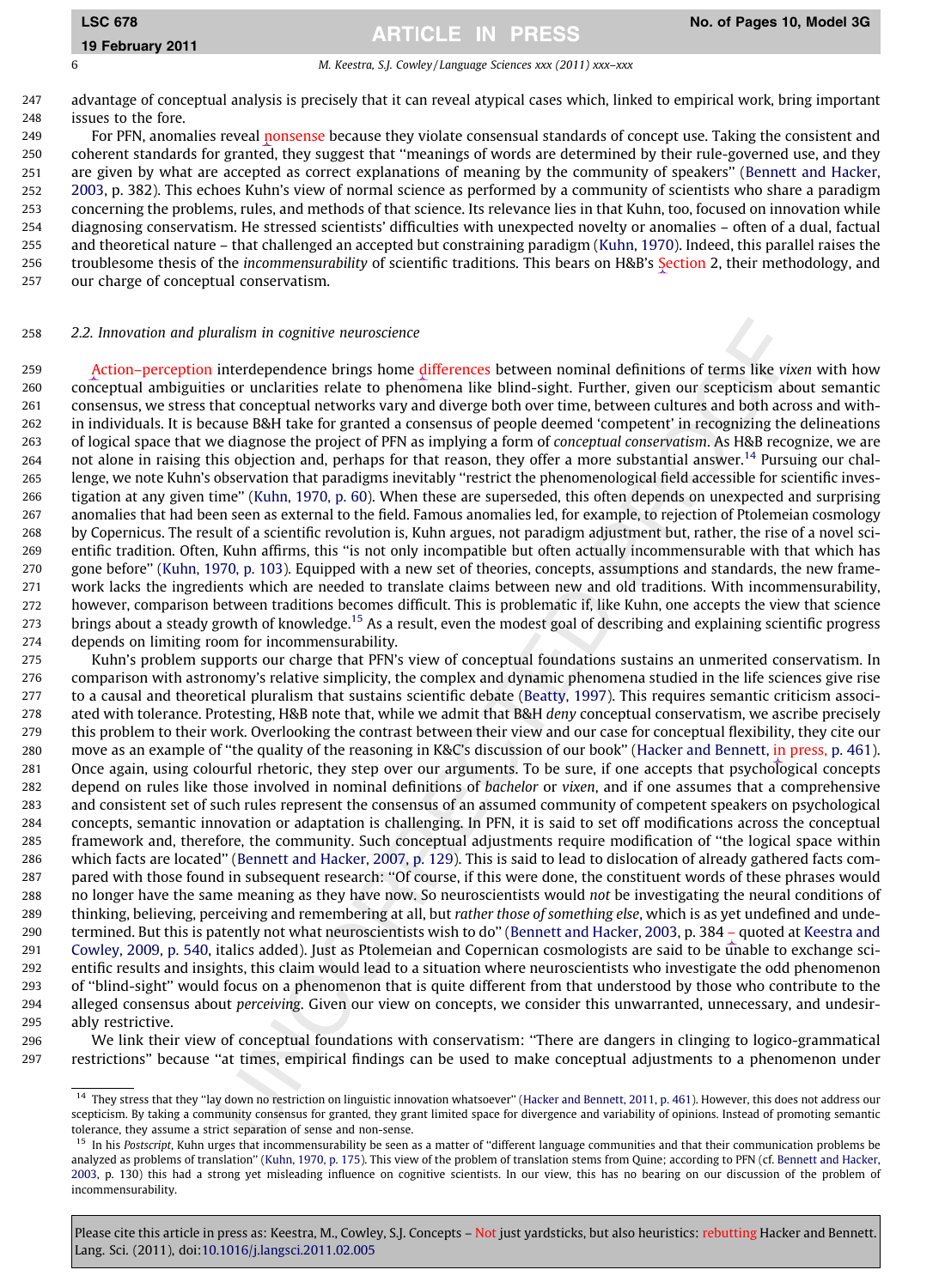M. Keestra, S.J. Cowley / Language Sciences xxx (2011) xxx–xxx 7

 investigation, without implying that a totally different phenomenon is at stake – as B&H proclaim (p. 384)'' [\(Keestra and](#page-8-0) [Cowley, 2009, p. 543\)](#page-8-0).<sup>16</sup> Rather than take for granted that there is an extant consensus that offers conceptual foundations to neuroscience, we stand by our view that dynamic mechanisms like human brains give rise to phenomena whose descrip- tion brings forth conceptual ambiguities. We deem the PFN position conservative in comparison to one that values semantic 302 tolerance. While not a radical approach, ours posits no strict division between conceptual analysis and empirical work.<sup>17</sup> In line with a hermeneutic approach, it favours innovation by ascribing a more modest role to conceptual analysis ([Fleming,](#page-8-0) [1990](#page-8-0)).<sup>18</sup> Invoking coherentism, we argue that psychological research be continuously and reciprocally guided by both concep- tual work and empirical analysis. On such a view, scientists, philosophers and other scholars can make use of the ambiguity and indeterminacy of psychological concepts in seeking to develop new ways of explaining psychological functions.

 Though pleading for semantic tolerance we also argue that much of the criticism in PFN is merited. If, having read only this part of our dialogue, the reader thinks that our positions are totally opposed, this would be mistaken. In closing our pa- per, therefore, we reiterate what we particularly applaud in PFN. This too may have eluded H&B or, perhaps, confused them. For, while endorsing their view of the mereological fallacy, our reasons are not the same as theirs.

#### 3. Correcting mereological fallacies and explaining them

 Since the 1960s many linguistic theories have proposed models of how brains process, generate and produce utterances, sentences and discourse. Taken literally, they often fall foul of mereological fallacies by suggesting that how we speak, write or understand depends on, not persons in environments, but neurons or brains. In addressing linguists and others wishing to learn from cognitive neuroscience, this was one reason for giving attention to PFN. Accordingly, we applauded B&H's view of mereological reasoning: ''[a]lthough they ignore the diversity of mereology, the critique is valuable. Indeed, they show that – at times – neuroscientists treat groups of cells as carrying out the activities of a whole person (or organism)'' [\(Keestra and](#page-8-0) [Cowley, 2009,](#page-8-0) pp. 536–537). PFN offers a 'mereological principle' which states that: ''psychological predicates which apply only to human beings (or other animals) as wholes cannot intelligibly be applied to their parts, such as the brain'' ([Bennett](#page-8-0) [and Hacker, 2003](#page-8-0), p. 73). In arguing against such a fallacy, we appeal, not to conceptual foundations, but to explanatory endeavours that are based in semantic tolerance. Not being troubled by conceptual ambiguities, singularities or anomalies per se, we advocate using the phenomena that such concepts identify in seeking out explanatory mechanisms. On this view, 323 the kind of conceptual analysis offered in PFN is important to the *initial* identification of relevant phenomena.<sup>19</sup>

 Mechanistic explanation of a psychological phenomenon depends, in the first place, on decomposing the phenomenon by analysing the concepts that describe it. Such a decomposition is a preliminary guide – a heuristic – to empirical investiga- tions of what can be observed. The subsequent stage is to localize components that constitute the mechanisms responsible for the phenomenon somewhere in the organism ([Bechtel and Richardson, 1993](#page-8-0)). For instance, memory can be decomposed into components such as semantic, procedural, episodic and short term memory. After decomposition, various investigative techniques are needed to identify and localize components and operations that constitute the neural mechanisms that sub- serve memory [\(Craver, 2007\)](#page-8-0). Thus, it is important to include conceptual anomalies and singularities precisely because they can show how one mechanism interferes with another or, perhaps, responds in specific conditions – testifying to causal plu-332 ralism.<sup>20</sup> For example, given interdependent neural systems, pain may be affected by attention. Thus, just as conceptual analysis acts as a heuristic to develop explanations of phenomena, an explanation can clarify or supersede conceptual anomalies. The argument applies in many domains. For example, in the next edition of the DSM, no clear line will be drawn between normal 335 and pathological conditions. Given the complexity of etiology and underlying biology, it will be recognized that quantitative or dimensional traits characterize both kinds of condition which are, therefore, continuous ([Hyman, 2007\)](#page-8-0). This again attests how explanatory insights promote cautious use of classificatory innovation.

 The mereological principle remains. No psychological predicate should be applied to the function of a particular compo- nent or operation within an explanatory mechanism that as a whole is responsible for the psychological phenomenon. To be sure some may speak otherwise. For example, there are extraordinary cases where Deep Brain Stimulation of locations in the basal ganglia circuitry can alleviate symptoms of pathologies such as obsessive–compulsive disorder, Tourette's syndrome,

<sup>&</sup>lt;sup>16</sup> Subsequently we discussed synaesthesia. While accepting that, on the accepted definition of number, it "needs no science to tell us that it is senseless to ascribe colours to numbers'' ([Bennett and Hacker, 2003](#page-8-0), p. 133), we referred to research confirming that synaesthesia points to uncommon cross-wiring in neural mechanisms that are usually devoted to different processing domains. Another case that shows the difficulty of strictly defining psychological concepts is that of having an emotion without knowing what its object is. B&H call this a 'limiting case' in that the rule is said to be that emotions have a definite object (ibid. 219), whereas existential philosophers assess a limiting case like ''Angst'' as central to human existence. Once again, this raises doubts about the dimensions of any community of competent speakers.

<sup>&</sup>lt;sup>17</sup> Semantic tolerance regarding concepts like 'gene' has not impeded scientific progress. Rather, it has lead to a situation where it is prudent to ask if the concept conflates two distinct phenomena, as is evident from their causal structure [\(Stotz and Griffiths, 2004\)](#page-9-0). This is no purely conceptual matter in that it involves the evaluation and estimation of causal processes.

<sup>&</sup>lt;sup>18</sup> An integration of insights from cognitive science and from hermeneutics with respect to the phenomenon of imitation is presented in [\(Keestra, 2008\)](#page-8-0).

<sup>&</sup>lt;sup>19</sup> It is far from the case that we do not appreciate B&H's efforts to introduce "new classificatory terminology in order to render a conceptual domain more surveyable'' ([Hacker and Bennett, 2011, p. 461](#page-8-0)) or that we view them as crypto doctrinaires. Rather, we regret their failure to address what alternative, elaborate classifications of, say, consciousness imply for their views.

 $^{20}$  This pluralism is also responsible for the fact that most psychological phenomena do not conform to universal laws like those of physics but, rather, feature exceptions. Obviously, this implies neither that psychology knows no – statistical – laws at all, nor that neuroscience cannot explain both lawlike phenomena and their exceptions, as B&H appear to suggest at ([Bennett and Hacker, 2003,](#page-8-0) pp. 362–364),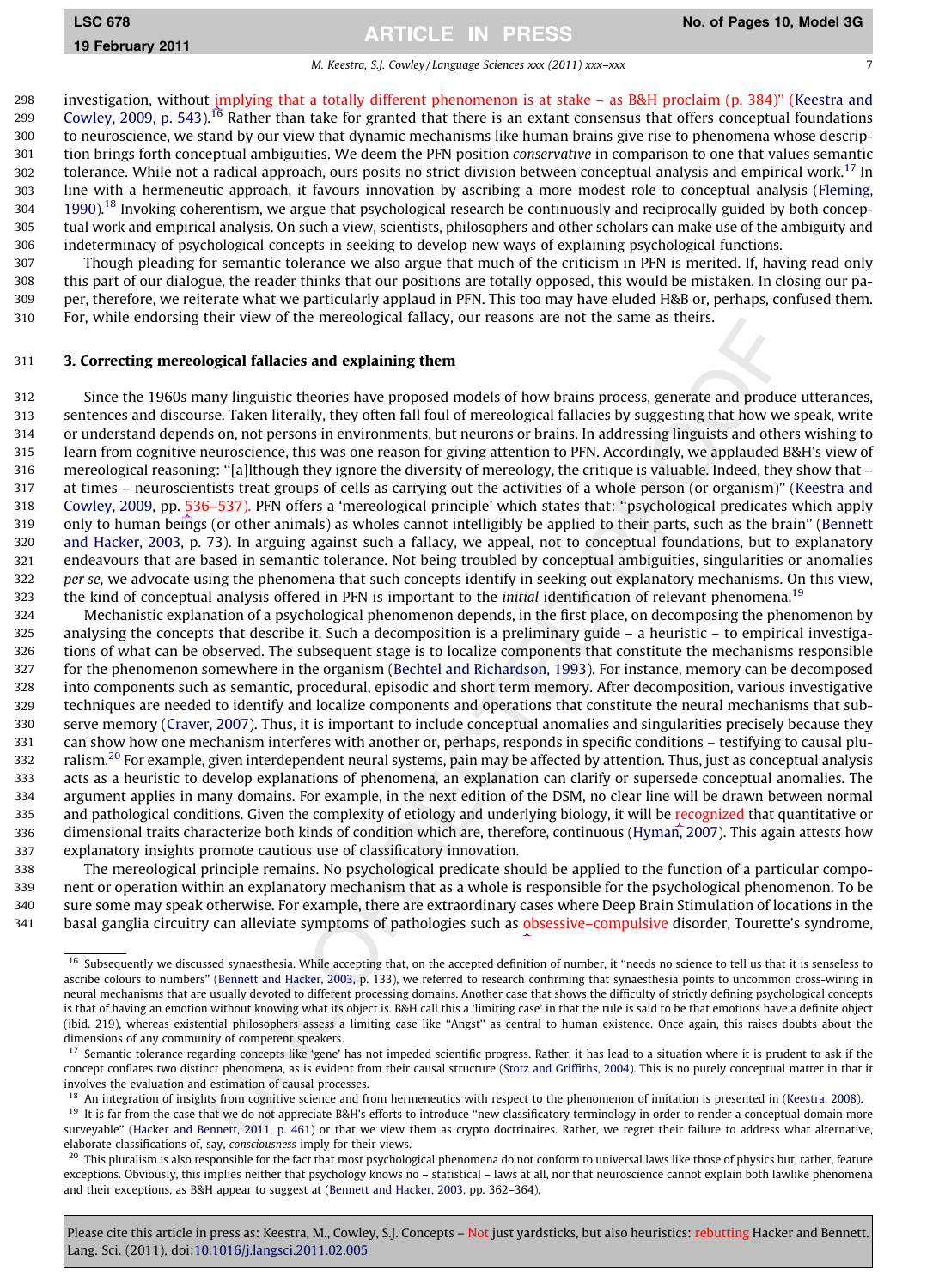19 February 2011

# <span id="page-8-0"></span>LSC 678 No. of Pages 10, Model 3G

8 M. Keestra, S.J. Cowley / Language Sciences xxx (2011) xxx-xxx

342 or depression ([Ward et al.,](#page-9-0) 2010). We agree that the targeted neural areas contribute to a person's behaviour. On the mech- anistic view, they perform intricate neurophysiological operations as components of larger neural mechanisms – to which our psychological vocabulary does not apply directly. Indeed, as there is new consensus that neural areas are often 'recycled' (Dehaene, 2005), 'exploited' (Gallese, 2009) or 'redeployed' (Anderson, 2007) by different psychological functions, it is mis- leading to refer to any such area by using any established psychological predicate. Together with connective analysis, this prompts (Anderson, 2007) to argue that we need to develop a 'domain-neutral' vocabulary. In other words, our psychological concepts are ill-suited to describing neural components and operations.

 Conversely, the mechanisms that produce psychological phenomena are so enmeshed with each other that the meaning- ful use of psychological predicates can only be applied to the person – just as argued in PFN. Our views diverge because we claim that observing and communicating with persons at different times and places allows us to embrace the variability and divergence of both psychological phenomena and the concepts that influence interactions. Indeed, concepts themselves can 353 contribute to human self-understanding and behaviour – in Hacking's (1999) terms, they serve as 'interactive kinds'. A sim- ilar influence will emanate from neuroscientific explanations. This again contributes to the variability of phenomena and the concepts used to refer to them. No wonder, for example, that what it is to be conscious seems to defy description in terms of a well defined logical space associated with the consensus of competent speakers. While we doubt that, outside mathematics, 357 any such conceptual space could arise, we recognize the vital role of conceptual analysis in bootstrapping explanatory endeavours. Though we recognize fundamental disagreements – and some agreements – we are grateful to B&H's challenge for allowing us to develop our argument more fully. We end, therefore, by echoing Aristotle's observation that not all forms of knowledge permit equal exactitude, mathematics being, not representative, but exceptional (cf. Metaph. 982 a 25 ff.). We endorse this prudence – even if, it seems, some would still like things to be otherwise.

#### 362 Acknowledgments

363 We would like to thank Michael L. Anderson, Wolfram Hinzen and Susan Stuart for their comments on an earlier version 364 of this reply. Naturally, we are responsible for the remaining errors and misunderstandings.

#### 365 References

- 366 Anderson, M.L., 2007. The massive redeployment hypothesis and the functional topography of the brain. Philosophical Psychology 20 (2), 143–174.<br>367 Arnett 11, 2008. The neglected 95%: why American psychology needs to b
- 367 Arnett, J.J., 2008. The neglected 95%: why American psychology needs to become less American. American Psychologist 63 (7), 602–614.
- 368 Ashby, F.G., Ell, S.W., 2001. The neurobiology of human category learning. Trends in Cognitive Sciences 5 (5), 204–210.
- 369 Barnes, J., 1969. Aristotle's theory of demonstration. Phronesis 14 (2), 123–152.
- 370 Beatty, J., 1997. Why do biologists argue like they do? Philosophy of Science 64, S432–S443.<br>371 Bechtel W. 2008 Montal Mechanisms, Philosophical Perspectives on Corpitive Neuroscience
- 371 Bechtel, W., 2008. Mental Mechanisms. Philosophical Perspectives on Cognitive Neuroscience. Lawrence Erlbaum, Associates, New York.<br>372 Bechtel W. Richardson R.C. 1993 Discovering Complexity: Decomposition and Localiza
- 372 Bechtel, W., Richardson, R.C., 1993. Discovering Complexity: Decomposition and Localization as Strategies in Scientific Research. Princeton University Press,<br>373 Princeton
- 
- 373 Princeton.<br>374 Pennett M P 374 Bennett, M.R., Hacker, P.M.S., 2003. Philosophical Foundations of Neuroscience. Blackwell, Oxford.
- 375 Bennett, M., Hacker, P.M.S., 2007. The conceptual presuppositions of cognitive neuroscience. A reply to critics. In: Bennett, M.R., Dennett, D.C., Hacker, <br>376 PMS Searle J.R. (Eds.) Neuroscience and Philosophy: Brain 376 P.M.S., Searle, J.R. (Eds.), Neuroscience and Philosophy: Brain Mind and Language. Columbia University Press, New York.
- 377 Changeux, J.P., Ricoeur, P., 2000. What Makes Us Think? A Neuroscientist and a Philosopher Argue about Ethics, Human Nature, and the Brain (tr. M. B.<br>378 DeBevoise) Princeton University Press Princeton 378 DeBevoise). Princeton University Press, Princeton.<br>379 Charles D. 2000 Aristotle on Meaning and Essence C
- 379 Charles, D., 2000. Aristotle on Meaning and Essence. Clarendon Press, Oxford.<br>380 Chaturyedi S.K. Bhugra, D. 2007. The concent of neurosis in a cross-cultural
- 380 Chaturvedi, S.K., Bhugra, D., 2007. The concept of neurosis in a cross-cultural perspective. Current Opinion in Psychiatry 20 (1), 47–51.<br>381 Clark A. 1997 Being There Putting Brain Body and World Together Again MIT Pr
- 381 Clark, A., 1997. Being There. Putting Brain, Body and World Together Again. MIT Press, Cambridge, MA.
- 382 Cowley, S.J., 2007. The cognitive dynamics of distributed language. Language Sciences 29 (5), 575–583.
- 383 Cowley, S.J., 2009. Distributed language and dynamics. Pragmatics & Cognition 17 (3), 495–507.
- 384 Craver, C.F., 2007. Explaining the Brain. Mechanisms and the Mosaic Unity of Neuroscience. Oxford University Press, Oxford.
- 385 Dehaene, S., 2005. Evolution of human cortical circuits for reading and arithmetic: the "neuronal recycling" hypothesis. In: Duhamel, J.R., Dehaene, S., 386 Haene, S., Haene, S., Behaene, S., Behaene, S., Behaene, S., 386 Hauser, M., Rizzolatti, G. (Eds.), From Monkey Brain to Human Brain. MIT Press, Cambridge, MA, pp. 133–158.
- 387 Demoss, D., Devereux, D., 1988. Essence, existence, and nominal definition in Aristotle's ''Posterior Analytics'' II 8–10. Phronesis 33 (2), 133–154.
- 388 Dupré, J., 2001. In defence of classification. Studies in History and Philosophy of Science Part C: Studies in History and Philosophy of Biological and<br>389 Biomedical Sciences 32 (2) 203-219 389 Biomedical Sciences 32 (2), 203–219.
- 390 Fleming, P.A., 1990. Paul Ricoeur's methodological parallelism. Human Studies 13 (3), 221–236.
- 391 Gallese, V., 2009. Mirror neurons and the neural exploitation hypothesis: from embodied simulation to social cognition. In: Pineda, J.A. (Ed.), Mirror Neuron<br>392 Systems: The Role of Mirroring Processes in Social Cogni 392 Systems: The Role of Mirroring Processes in Social Cognition. Humana Press, New York, pp. 1–28.
- 393 Gotthelf, A., 1997. The elephant's nose: further reflections on the axiomatic structure of biological explanation in Aristotle. In: W. Kullmann, S. Föllinger<br>394 (Eds.) Aristotelische Biologie: Intentionen Methoden Erg 394 (Eds.), Aristotelische Biologie: Intentionen, Methoden, Ergebnisse. F. Steiner Verlag, Stuttgart, pp. 85–95.

395 Q3 Hacker, P.M.S., Bennett, M.R., in press. Isms are prisms: a reply to Keestra and Cowley. Language Sciences, 33(this issue), 459–463.<br>396 Hacking J. 1991, A tradition of natural kinds. Philosophical Studies: An Inter 395 [Q3](#page-0-0)

- 396 Hacking, I., 1991. A tradition of natural kinds. Philosophical Studies: An International Journal for Philosophy in the Analytic Tradition 61 (1/2), 109–126.<br>397 Harris. R., 1998. Three models of signification. In: Harr 397 Harris, R., 1998. Three models of signification. In: Harris, R., Wolf, G. (Eds.), Integrational Linguistics: A First Reader. Pergamon, Oxford, pp. 113–125.<br>398 Henrich J. Heine S.L. Norenzavan A. 2010. The weirdest neo
- 398 Henrich, J., Heine, S.J., Norenzayan, A., 2010. The weirdest people in the world? Behavioral and Brain Sciences, First View, 1–23.<br>399 Hommel B. Musseler J. Aschersleben G. Prinz W. 2001. The theory of event coding (T
- 399 Hommel, B., Musseler, J., Aschersleben, G., Prinz, W., 2001. The theory of event coding (TEC): a framework for perception and action planning. Behavioral 400 and Brain Sciences 24 (5). 849–937. 400 and Brain Sciences 24 (5), 849–937.<br>401 Hyman, S.E., 2007. Can neuroscience be
- 401 Hyman, S.E., 2007. Can neuroscience be integrated into the DSM-V? Nature Reviews Neuroscience 8 (9), 725–732.
- 402 Jeannerod, M., 2003. The mechanism of self-recognition in humans. Behavioural Brain Research 142 (1–2), 1–15.
- 403 Keestra, M., 2008. The diverging force of imitation: integrating cognitive science and hermeneutics. Review of General Psychology 12 (2), 127–136.<br>404 Keestra. M., Cowley. S.l., 2009. Foundationalism and neuroscience:
- 404 Keestra, M., Cowley, S.J., 2009. Foundationalism and neuroscience; silence and language. Language Sciences 31 (4), 531–552.<br>405 Kuhn T.S. 1970. The Structure of Scientific Revolutions, second ed. University of Chicago
- 405 Kuhn, T.S., 1970. The Structure of Scientific Revolutions, second ed. University of Chicago Press, Chicago.
- 406 Lloyd, G.E.R., 2007. Cognitive Variations: Reflections on the Unity and Diversity of the Human Mind. Oxford University Press, Oxford.
- 407 Nisbett, R.E., Miyamoto, Y., 2005. The influence of culture: holistic versus analytic perception. Trends in Cognitive Sciences 9 (10), 467–473. Noë, A., 2004. Action in Perception. MIT Press, Cambridge, MA.